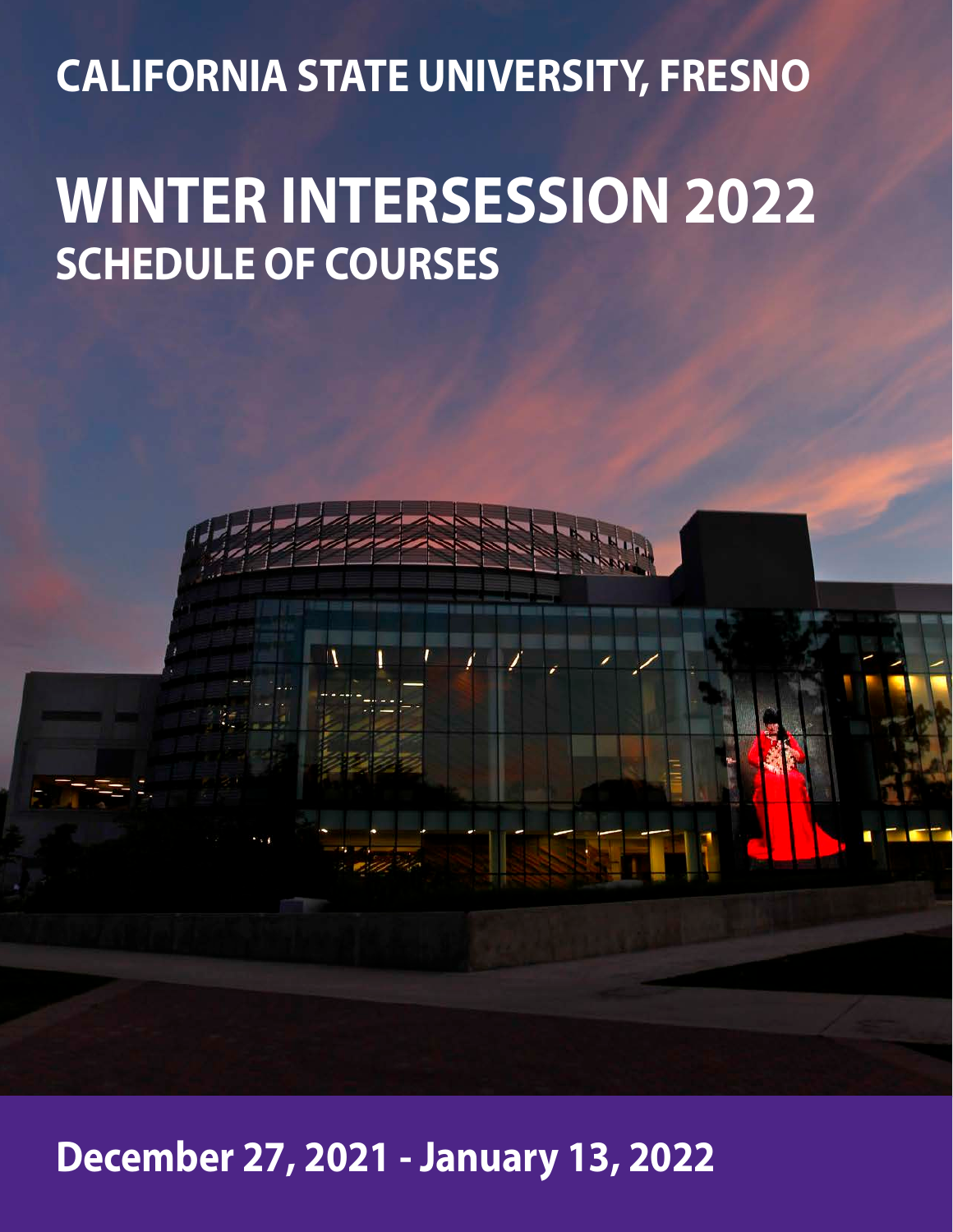Inter Intersession provides an excellent opportunity to pursue one class intensively, without interruptions and demands of other classes or campus activities. Intersession classes earn resident credit and are open to matriculated Fresno State students as well as to the public.

#### **Why Take Intersession?**

- Concentrate on one course at a time
- Maximize student success
- Accelerate time to degree completion
- Explore new academic areas of interest
- Pursue professional development

#### **Who May Register for an Intersession Class?**

You are not required to be formally admitted to the university to take an Intersession class. If you are 18 years of age or older or are a high school graduate and have met course prerequisites, you may register for a Winter Intersession class. Matriculated and disqualified students, as well as the public, may take Intersession classes.

If you expect to complete degree or credential requirements through Intersession, you should check with your advisor regarding course applicability. Registration in Intersession does not ensure registration for, or admission to, the university, nor should it be interpreted as acceptance to any degree or credential program. If you are interested in formal admission to California State University, Fresno, contact the Office of Admissions, Records and Evaluations at 559.278.2261.

#### **How to Register**

You may register online for Intersession beginning October 25 through November 15, 2021. Register early to ensure your place in the class of your choice, as each class has an enrollment limit. Fees are \$305 per unit and payment is due no later than **November 15**. Payments can be made online or at Joyal Building at the Cashier's Counter. Indicate that payment is for a Continuing and Global Education class. (Other class fees are applied to general account.) Payments by check should be made payable to "Fresno State."

Matriculated Fresno State students may register by logging in to my.fresnostate.edu.

New or non-matriculated students should visit *www.fresnostate.edu/cge/registration/howtoregister.html* for registration instructions.

Enrollment will freeze from November 16 – November 18, 2021.

The go/no-go list of Intersession classes will be published on the CGE website on November 19, 2021. Beginning November 19, additional registrations will be accepted until December 20. Beginning November 19, all fees must be paid within 24 hours of registration.

#### **Wait Lists**

Wait lists are available for Winter Intersession. If you are placed on a wait list for a Winter Intersession class, be sure to check your Fresno State email account daily to find out if you have been moved from the wait list to the class roster. Beginning November 19, your fees are due within 24 hours after you are placed on the class roster.

#### **Grading Option**

Select your choice of grading option—Letter or CR/NC (credit or no credit)—choosing only what is available for your class (verify with department if enrolling in person). The grading option you designate is what will be posted on your permanent transcript, providing that option is available for the course.

Changes in Grading Option must be made no later than Friday of the first week of class. For classes meeting four or fewer days, changes in Grading Option must be made prior to the class start date.

**A student can elect to audit a class by obtaining the instructor's signature on an Administrative Change form and submitting it to the Division of Continuing and Global Education office** *no later than Friday of the first week of class***.**

#### **Forms**

The following forms can be found on the CGE website (*http://www.fresnostate.edu/cge/forms/index.html*):

- Registration form
- Program Change form
- Excess Units Petition
- Administrative Change form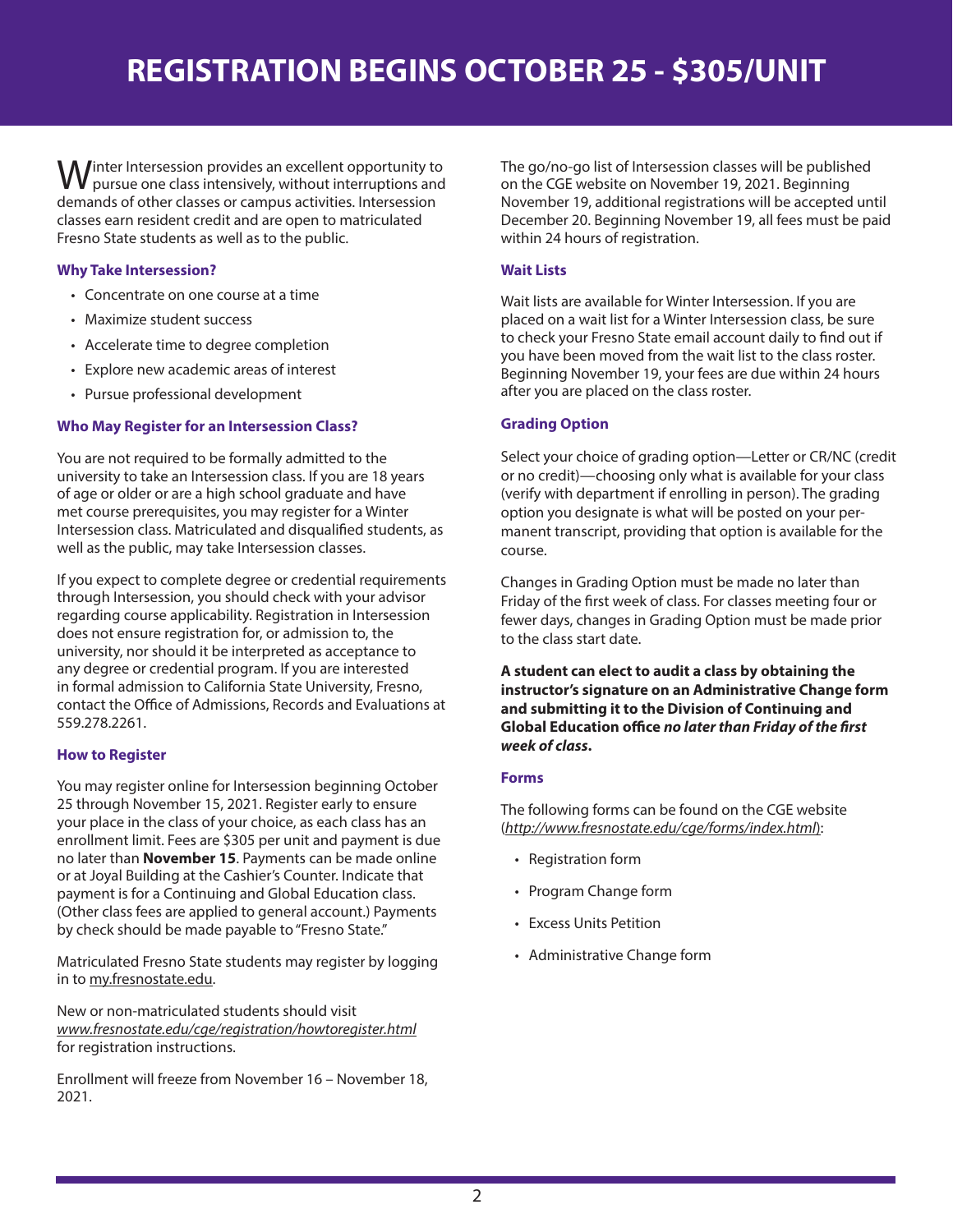#### **Registration Fees and Course Fees**

Registration fees are \$305 per unit and are due no later than November 15, 2021 for those registering between October 25 and November 15. Registrations that take place on or after November 19 will require payment within 24 hours of registration.

#### **Financial Aid**

Financial aid is not available for Winter Intersession.

#### **Drop/Withdrawal/Refunds**

Students who fail to attend class may receive a failing grade unless they officially drop the class.

To add or drop an Intersession class, go to my.fresnostate. edu or complete the program change form (*www.fresnostate. edu/cge/forms*) and submit to the Division of Continuing and Global Education.

#### **Serious and Compelling Drop/Withdrawal/Refunds**

No drops are allowed after the fourth calendar day. Students who have a serious and compelling reason and who wish to drop on the fifth calendar day or later may petition to drop with a grade of "W." Obtain the form online *http://fresnostate. edu/studentaffairs/are/student\_records/record-adjustment. html*. Submit the request to the Admissions, Records and Evaluations Office in the Joyal Building, Room 106. The Admissions & Records Office will be open beginning January 3, 2022.

#### **Tuition Refund Schedule**

| <b>Units</b> | <b>Tuition Fees</b> | <b>Refund if</b><br>dropped prior to<br>the first day of<br>class | <b>Refund if</b><br>dropped prior<br>to 25% of class<br>elapsing | <b>Refund if</b><br>dropped after<br>25% of class<br>elapses |
|--------------|---------------------|-------------------------------------------------------------------|------------------------------------------------------------------|--------------------------------------------------------------|
| 1            | \$305.00            | \$305.00                                                          | \$198.25                                                         |                                                              |
| 2            | \$610.00            | \$610.00                                                          | \$396.50                                                         |                                                              |
| 3            | \$915.00            | \$915.00                                                          | \$594.75                                                         |                                                              |
| 4            | \$1,220.00          | \$1,220.00                                                        | \$793.00                                                         |                                                              |
| 5            | \$1,525.00          | \$1,525.00                                                        | \$991.25                                                         | REFUND                                                       |
| 6            | \$1,830.00          | \$1,830.00                                                        | \$1,189.50                                                       |                                                              |
| 7            | \$2,135.00          | \$2,135.00                                                        | \$1,387.75                                                       |                                                              |
| 8            | \$2,440.00          | \$2,440.00                                                        | \$1,586.00                                                       | $\frac{0}{2}$                                                |
| 9            | \$2,745.00          | \$2,745.00                                                        | \$1,784.25                                                       |                                                              |
| 10           | \$3,050.00          | \$3,050.00                                                        | \$1,982.50                                                       |                                                              |
| 11           | \$3,355.00          | \$3,355.00                                                        | \$2,180.75                                                       |                                                              |
| 12           | \$3,660.00          | \$3,660.00                                                        | \$2,379.00                                                       |                                                              |

#### **Grades**

Intersession grades will be averaged into the student's Fresno State GPA. Grades will be available after January 19, 2022, at *my.fresnostate.edu*.

#### **Textbooks**

Beginning Monday, December 20, 2021, textbooks will be available at Kennel Bookstore on the Fresno State Campus. Information about textbooks is available from your instructor or the bookstore (www.kennelbookstore.com).

Bookstore hours are:

- December 13 16: 7:30 am 6:00 pm
- December 17: 7:30 am 5:00 pm
- December 18 19: CLOSED
- December 20 23: 10:00 am 4:00 pm
- December 24 26: CLOSED
- December 27: 10:00 am 2:00 pm
- December 28 January 2: CLOSED

Visit *https://www.bkstr.com/kennelstore/store-hours* for more information on bookstore hours.

#### **Library**

The library will be closed December 24, 2021 - January 2, 2022. Students can access 24/7 chat and FAQs on the Ask a Librarian page on the library's website: https://library. fresnostate.edu/info/ask-a-librarian. There are also a number of self-service research guides: https://guides.library.fresnostate.edu/?b=s.

The library will be open from January 3, 2022 - January 16, 2022; Monday - Friday, 8am until 5pm. During this time, students can call 559.278.2551 for Access Services and 559.278.2174 for Research Help.

#### **Technology Service Desk**

General IT support will be available during Winter Intersession via the Technology Service Desk. The Technology Service Desk will be available by phone at 559.278.5000. Service Desk tickets can also be submitted any time via the web by visiting http://servicedesk.fresnostate.edu/

For CFE / Canvas support please visit the following Zoom Room - https://fresnostate.zoom.us/j/93919172517

#### **Technology Service Desk Hours**

- The Service Desk will be open 8:00 a.m. 2:00 p.m. December 27 - 31, 2021
- The Service Desk will resume normal hours (7:30a.m. 6:00 p.m., Monday through Friday) starting January 3, 2022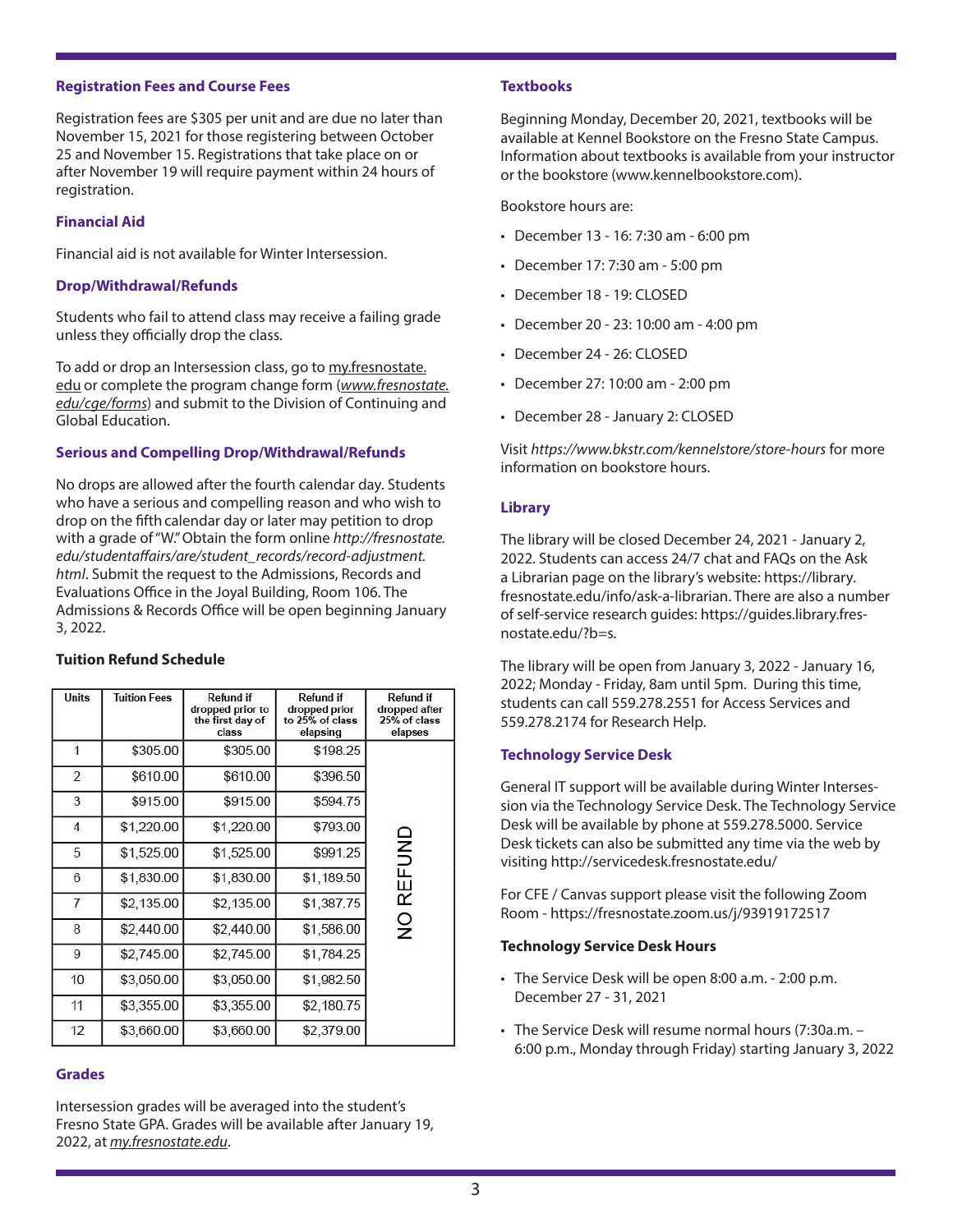#### **Student ID Cards**

Students attending classes through Continuing and Global Education may obtain a Bulldog Card - Fresno State's official student ID. The card provides checkout privileges for materials in the library, access to services at the Health Center with a co-pay, free transportation on Fresno Area Transit (FAX) and Clovis Transit. Also available is the V-Line with transportation to and from Visalia and Fresno (five times a day) with a free punch pass available for pick-up at the Parking office. The Bulldog Card serves as a valid student ID card in the community and online. Students must first complete their course registration; second, pay the \$5.00 CGE-Student Bulldog Card activation fee at the Cashier's window in the Joyal Building; then go down the hall to the Bulldog Card Office, room 156 (back of the building), to have a picture taken and obtain a card.

#### **Student Health and Counseling Center**

The Student Health and Counseling Center office will be closed from Friday, December 24, 2021 through Friday, December 31, 2021 and will reopen on Monday, January 3, 2022. Office hours are Monday through Friday, 8:00 a.m. to 4:45 p.m. Non-matriculated students pay \$15 per office visit. No charge for office visits for matriculated students. A Fresno State student ID is required. See instructions above to obtain a Student ID card.

#### **Services for Students with Disabilities**

The Services for Students with Disabilities office will be closed from Friday, December 24, 2021 through Friday, December 31, 2021. The office will reopen on Monday, January 3, 2022. Support services are available by emailing the Services for Students with Disabilities Office at *ssdstaff@ csufresno.edu* or calling the office at 559.278.2811.

#### **Veterans Services**

Information on State and Federal aid to veterans/dependents is available by calling Veterans Services, 559.278.6036 or emailing *fsveterans@mail.fresnostate.edu*.

#### **Continuing and Global Education Hours**

The Division of Continuing and Global Education is open Monday through Friday, 8:00 am to 5:00 pm through December 23, 2021. The office will be closed from Friday, December 24, 2021 through Friday, December 31, 2021. Regular office hours will resume on Monday, January 3, 2022. You may reach the office at 559.278.0333 or email *cgeinfo@csufresno.edu*.

#### **Parking (subject to change)**

Daily parking permits may be purchased for \$5.00 per day, using credit cards ONLY, from the dispensers located in the campus parking lots. If you need additional assistance, please call the Traffic Operations Office at 559.278.2950.

#### **Food Services**

For Food Service hours,visit: *www.fresnostatedining.com.*

#### **University Student Union**

The University Student Union will be closed from December 24 – January 2. Beginning Monday, January 3, the USU is open 8:00 am – 10:00 pm, Monday through Friday. Contact us at *getinvolved@csufresno.edu* or at @FresnoStateUSU on Facebook, Instagram and Twitter.

#### **Fresno State Student Housing**

Fresno State students with a residence hall contract can stay in their room, free of charge, during Winter Intersession. Students are asked to notify the 24-Hour Service desk of their plans.

#### **Fresno State Police Department**

The Police Department is open 24 hours a day, 7 days a week, year round. Safety Escorts are available 24 hours a day, 7 days a week, year round. In the event of an emergency during the campus closure, call 9-1-1 from a campus phone, or contact the Police Department from your cell phone at: 559.278.8400. If you call 9-1-1 from your cell phone, advise the 9-1-1 dispatcher you are on the Fresno State campus and give your exact location.

#### **TipNOW**

The Fresno State Police Department has an anonymous tip line for reporting crime or providing information. Text or call to leave a voicemail: 559.664.3204.

Your tip will be forwarded anonymously to the Fresno State Police Department for investigation or other appropriate actions.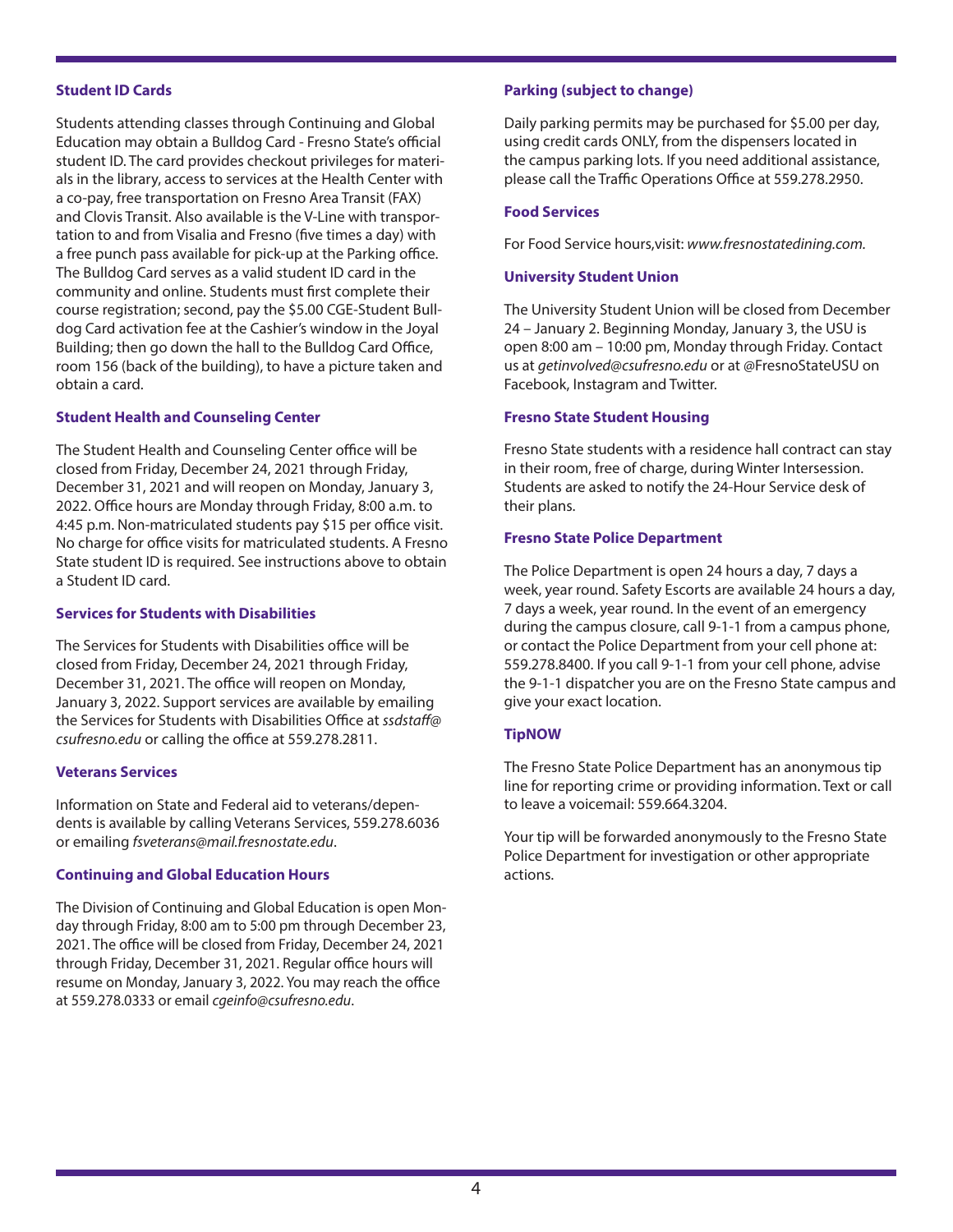### **WINTER INTERSESSION** *Updated 1***2/28/21**

#### **December 27, 2021 - January 13, 2022**

| <b>Classnotes</b>                              | <b>Course</b>   | <b>Class No.</b> | <b>Description</b>             | <b>Units</b> | <b>Comp</b> | Time                           | <b>Days</b>    | <b>Room</b>                          | <b>Instructor</b> |
|------------------------------------------------|-----------------|------------------|--------------------------------|--------------|-------------|--------------------------------|----------------|--------------------------------------|-------------------|
| <b>Africana Studies Program</b>                |                 |                  |                                |              |             |                                |                |                                      |                   |
| 8536                                           | AFRS 15         | <b>CANCELLED</b> | Slavery & Am Exp               | 3            | Lec         | 11:00A-12:15P                  | <b>MTuWThF</b> | <b>VRT SYNCC</b>                     | <b>Reese D</b>    |
| <b>Agricultural Business</b>                   |                 |                  |                                |              |             |                                |                |                                      |                   |
| 8536                                           | <b>AGBS 120</b> | 10060            | <b>Agrbusiness Mgmt</b>        | 3            | Lec         | 09:00A-12:00P                  | <b>MTuWThF</b> | <b>VRT SYNCC</b>                     | <b>Berends P</b>  |
| <b>Anthropology</b>                            |                 |                  |                                |              |             |                                |                |                                      |                   |
| 8536                                           | <b>ANTH 161</b> | 10083            | <b>Bio-Bhav Evl Hum</b>        | 3            | Lec         |                                |                | <b>VRT ASYNC</b>                     | Pryor J           |
| 34;8536                                        | ANTH 169T       | 10080            | <b>Forensic Anthro</b>         | 3            | Lec         |                                |                | <b>VRT ASYNC</b>                     | Juarez C          |
| <b>Art History</b>                             |                 |                  |                                |              |             |                                |                |                                      |                   |
| 34;8536                                        | <b>ARTH 142</b> | 10023            | Arts of South Asia             | 3            | Lec         |                                | ARR            | <b>VRT ASYNC</b>                     | Noonsuk W         |
| <b>Biology</b>                                 |                 |                  |                                |              |             |                                |                |                                      |                   |
| 39;907;8536                                    | BIOL 10         | 10081            | <b>Life Science</b>            | 3            | Lec         |                                |                | <b>VRT ASYNC</b>                     | Reece A           |
|                                                | BIOL 10         | 10082            | Life Science                   | 0            | Lab         |                                |                | <b>VRT ASYNC</b>                     | Reece A           |
| <b>Chicano and Latin American Studies</b>      |                 |                  |                                |              |             |                                |                |                                      |                   |
| 34;8536                                        | <b>CLAS 30</b>  | 10036            | <b>Crit Think Cls</b>          | 3            | Lec         |                                | ARR            | <b>VRT ASYNC</b>                     | España-Nájera A   |
| <b>Communicative Sciences and Deaf Studies</b> |                 |                  |                                |              |             |                                |                |                                      |                   |
| 17;8536                                        | CSDS 90         | 10029            | Deaf Am Lit                    | 3            | Lec         |                                | <b>ARR</b>     | <b>DGT CAMP</b>                      | <b>Wanis R</b>    |
| 17;34;8536                                     | CSDS 98         | 10030            | Intr Hd Hear Deaf              | 3            | Lec         |                                | ARR            | <b>DGT CAMP</b>                      | <b>Berrett N</b>  |
| <b>Communication</b>                           |                 |                  |                                |              |             |                                |                |                                      |                   |
| 8536                                           | <b>COMM 114</b> | 10032            | Comm Learning                  | 3            | Lec         |                                | ARR            | <b>VRT ASYNC</b>                     | Juarez S          |
| 34;8536                                        | <b>COMM 161</b> | 10035            | <b>Family Comm</b>             | 3            | Lec         |                                | ARR            | <b>VRT ASYNC</b>                     | Kartch F          |
| 17;8536                                        | <b>COMM 164</b> | 10066            | <b>Intercult Comm</b>          | 3            | Lec         |                                | ARR            | <b>DGT CAMP</b>                      | Moreman S         |
| <b>Construction Management</b>                 |                 |                  |                                |              |             |                                |                |                                      |                   |
| 34;67;8536                                     | CM 20           | <b>CANCELLED</b> | <b>Constr Documents</b>        | 3            | Lec         |                                | ARR            | <b>VRT ASYNC</b>                     | Hyatt B           |
| 8600                                           | <b>CM 20</b>    | <b>CANCELLED</b> | <b>Constr Documents</b>        | 0            | Act         | 09:00A-12:00P                  | <b>MTuWThF</b> | EE 201                               | Hyatt B           |
| 34;8536                                        | <b>CM 124</b>   | 10063            | <b>Const Labor Relations 3</b> |              | Lec         |                                | ARR            | <b>VRT ASYNC</b>                     | <b>Banks C</b>    |
| <b>Counselor Education</b>                     |                 |                  |                                |              |             |                                |                |                                      |                   |
| 8536                                           | <b>COUN 174</b> | 10061            | <b>Intro Counseling</b>        | 3            | Lec         |                                | ARR            | <b>VRT ASYNC</b>                     | Crane J           |
| 8536                                           | <b>COUN 201</b> | <b>CANCELLED</b> | Sem Mult As Coun               | 3            | Sem         | 05:00P-08:00P                  | <b>MTuWTh</b>  | <b>VRT SYNCC</b>                     | Conroe G          |
|                                                | <b>COUN 201</b> | <b>CANCELLED</b> | Sem Mult As Coun               | 0            | Act         | 08:00P-09:00P                  | <b>MTuWTh</b>  | <b>VRT SYNCC</b>                     | Conroe G          |
| 8536                                           | <b>COUN 202</b> | 10045            | Sem Group Couns                | 3            | Sem         | 05:00P-07:00P                  | <b>MWF</b>     | <b>VRT SYNCC</b>                     | Sharma G          |
|                                                | <b>COUN 202</b> | 10046            | Sem Group Couns                | 0            | Act         | 04:00P-07:00P                  | TuTh           | <b>VRT SYNCC</b>                     | Sharma G          |
| 8536                                           | <b>COUN 220</b> | 10006            | Sem Car Dev Thry               | 3            | Sem         |                                | ARR            | <b>VRT ASYNC</b>                     | Pereyra S         |
|                                                | <b>COUN 220</b> | 10007            | Sem Car Dev Thry               | 0            | Act         |                                | ARR            | <b>VRT ASYNC</b>                     | Pereyra S         |
| 34;8526;8596                                   | COUN 280T       | 10074            | <b>MFT Business Pract</b>      | 1            | Lec         | 04:00P-10:00P<br>08:00A-05:00P | F<br>Sa        | <b>VRT SYNCC</b><br><b>VRT SYNCC</b> | Weir K<br>Weir K  |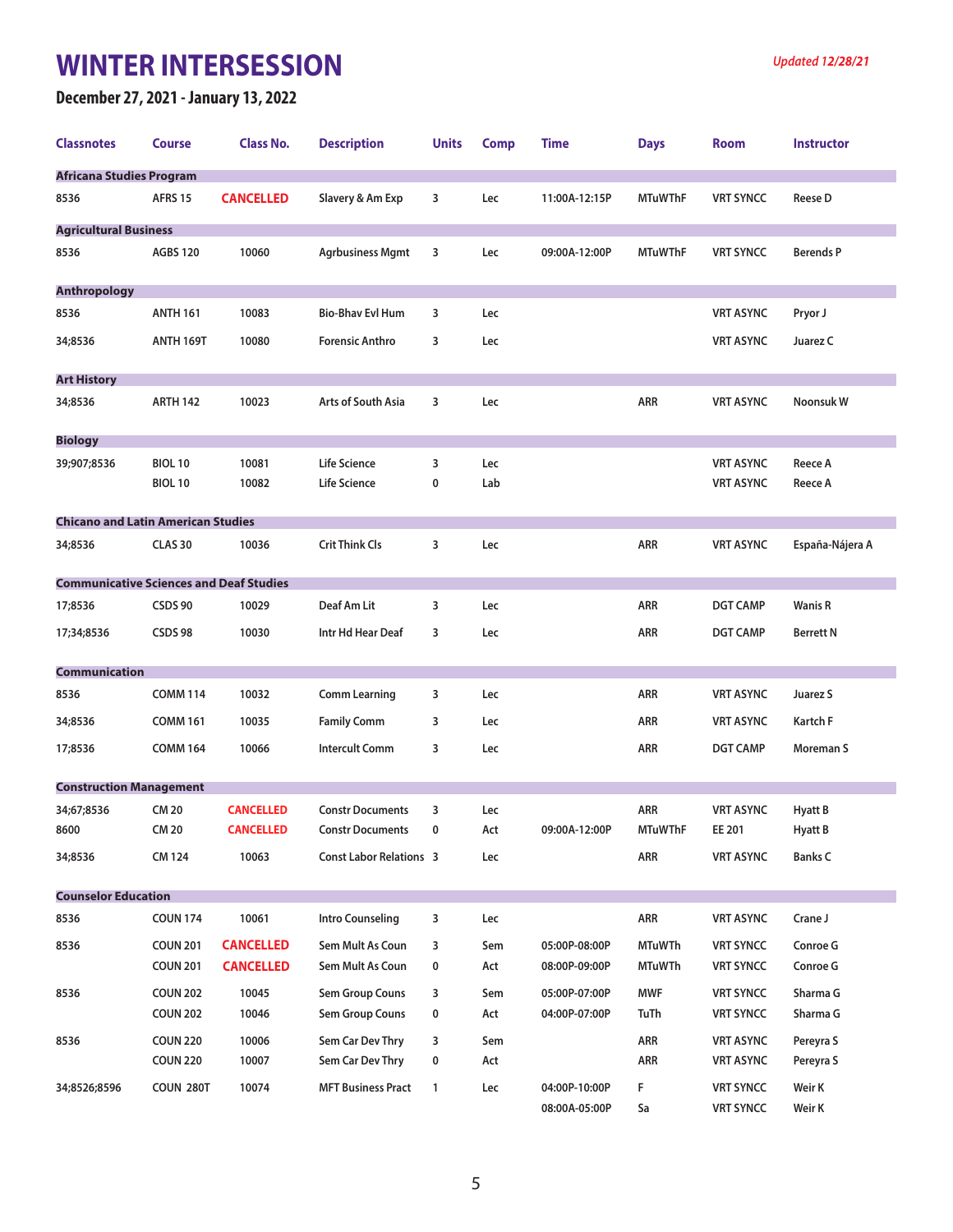| <b>Classnotes</b>                          | <b>Course</b>      | <b>Class No.</b> | <b>Description</b>          | <b>Units</b>   | <b>Comp</b> | <b>Time</b>   | <b>Days</b>    | Room               | <b>Instructor</b>     |
|--------------------------------------------|--------------------|------------------|-----------------------------|----------------|-------------|---------------|----------------|--------------------|-----------------------|
| <b>Criminology</b>                         |                    |                  |                             |                |             |               |                |                    |                       |
| 8536                                       | CRIM <sub>2</sub>  | 10056            | <b>Adm of Justice</b>       | 3              | Lec         |               | ARR            | <b>VRT ASYNC</b>   | <b>Marshall H</b>     |
| 17;8536                                    | <b>CRIM 100</b>    | 10051            | Criminology                 | 3              | Lec         |               | ARR            | <b>DGT CAMP</b>    | Pickering J           |
| 17;34;8536                                 | <b>CRIM 101</b>    | 10049            | Crm & Viol in Am            | 3              | Lec         |               | ARR            | <b>DGT CAMP</b>    | <b>Clement K</b>      |
| 17;8536                                    | <b>CRIM 120</b>    | 10043            | Juvenile Delinq             | 3              | Lec         |               | ARR            | <b>DGT CAMP</b>    | Shaw M                |
| 8040;8526                                  | <b>CRIM 136T</b>   | 10075            | <b>Reimag Realignment 1</b> |                | Lec         | 06:00P-09:00P | F              | S <sub>2</sub> 209 | <b>Hughes E</b>       |
|                                            |                    |                  |                             |                |             | 09:00A-05:00P | Sa             | S2 209             | <b>Hughes E</b>       |
| 34;8536                                    | <b>CRIM 174</b>    | 10047            | <b>Ethnic/Gender CJ</b>     | 3              | Lec         |               | ARR            | <b>VRT ASYNC</b>   | <b>Summers M</b>      |
| 17;34;8536                                 | <b>CRIM 175</b>    | 10059            | Victimology                 | 3              | Lec         |               | ARR            | <b>DGT CAMP</b>    | James C               |
| <b>Curriculum &amp; Instruction</b>        |                    |                  |                             |                |             |               |                |                    |                       |
| 34;8536                                    | CI 149             | 10028            | <b>Curr Inst Tech</b>       | 3              | Lec         |               | ARR            | <b>VRT ASYNC</b>   | Ott J                 |
| <b>Earth &amp; Environmental Sciences</b>  |                    |                  |                             |                |             |               |                |                    |                       |
| 17;8536                                    | <b>EES 112</b>     | 10016            | <b>Planet Erth-Time</b>     | 3              | Lec         |               | <b>ARR</b>     | <b>DGT CAMP</b>    | Anglen J              |
| 17;8536                                    | <b>EES 168</b>     | 10017            | <b>Calif Earth Sys</b>      | 3              | Lec         |               | ARR            | <b>DGT CAMP</b>    | Dundas R              |
| <b>Economics</b>                           |                    |                  |                             |                |             |               |                |                    |                       |
| 8536;8807                                  | ECON 50            | <b>CANCELLED</b> | <b>Prin Macroecon</b>       | 3              | Lec         | 01:00P-04:00P | <b>MTuWThF</b> | <b>VRT SYNCC</b>   | A. Borazan A          |
|                                            |                    |                  |                             |                |             |               |                |                    |                       |
| <b>Educational Research and Evaluation</b> |                    |                  |                             |                |             |               |                |                    |                       |
| 8536                                       | <b>ERE 153</b>     | 10022            | <b>Educ Statistics</b>      | 3              | Lec         |               | <b>ARR</b>     | <b>VRT ASYNC</b>   | <b>Wandeler C</b>     |
| 8536                                       | <b>ERE 220</b>     | 10085            | <b>Research in Educ</b>     | 3              | Lec         |               | ARR            | <b>DGT CAMP Y</b>  | ukhymenko M           |
| <b>Electrical and Computer Engineering</b> |                    |                  |                             |                |             |               |                |                    |                       |
| 34;8827                                    | <b>ECE 103</b>     | <b>CANCELLED</b> | <b>Professional Dev</b>     | $\overline{2}$ | Lec         | 09:00A-11:30A | <b>MTuWThF</b> | <b>VRT SYNCC</b>   | Raeisi R              |
| <b>English</b>                             |                    |                  |                             |                |             |               |                |                    |                       |
| 8536                                       | <b>ENGL 174</b>    | 10019            | <b>Popular Fiction</b>      | 3              | Lec         |               | ARR            | <b>VRT ASYNC</b>   | Hernandez M           |
| <b>Forensic Behavioral Sciences</b>        |                    |                  |                             |                |             |               |                |                    |                       |
| 34;8536                                    | <b>FBS 154</b>     | 10067            | Fund of FBS                 | 3              | Lec         |               | ARR            | <b>VRT ASYNC</b>   | Kieckhaefer J         |
| 17;34;8536;8810                            | <b>FBS 156</b>     | 10054            | FBS & the Law               | 3              | Lec         |               | ARR            | <b>DGT CAMP</b>    | <b>English P</b>      |
| Geography                                  |                    |                  |                             |                |             |               |                |                    |                       |
| 17;8536                                    | GEOG <sub>2</sub>  | 10039            | <b>Cultural Geog</b>        | 3              | Lec         |               | ARR            | <b>DGT CAMP</b>    | <b>Conner N</b>       |
| 17;8536                                    | <b>GEOG 167</b>    | 10037            | People/Places               | 3              | Lec         |               | ARR            | <b>DGT CAMP</b>    | <b>Calvarese M</b>    |
| 17;34;8536                                 | <b>GEOG 184</b>    | 10038            | <b>Environ Planning</b>     | 3              | Lec         |               | ARR            | <b>DGT CAMP</b>    | Wang C                |
|                                            |                    |                  |                             |                |             |               |                |                    |                       |
| <b>History</b>                             | HIST <sub>11</sub> | 10044            | Am Hst to 1877              | 3              | Lec         |               | ARR            | <b>VRT ASYNC</b>   | Jones B               |
| 8536                                       |                    |                  |                             |                |             |               |                |                    |                       |
| 8536                                       | HIST <sub>11</sub> | 10057            | Am Hst to 1877              | 3              | Lec         |               | ARR            | <b>VRT ASYNC</b>   | Kytle E               |
| 17;8536                                    | <b>HIST 12</b>     | 10058            | Am Hst Fr 1877              | 3              | Lec         |               | ARR            | <b>DGT CAMP</b>    | <b>Roberts K</b>      |
| <b>Humanities</b>                          |                    |                  |                             |                |             |               |                |                    |                       |
| 8536                                       | <b>HUM 120</b>     | 10079            | Genocide                    | 3              | Lec         | 03:00P-05:00P | MW             | <b>VRT SYNCC</b>   | <b>Becirbegovic A</b> |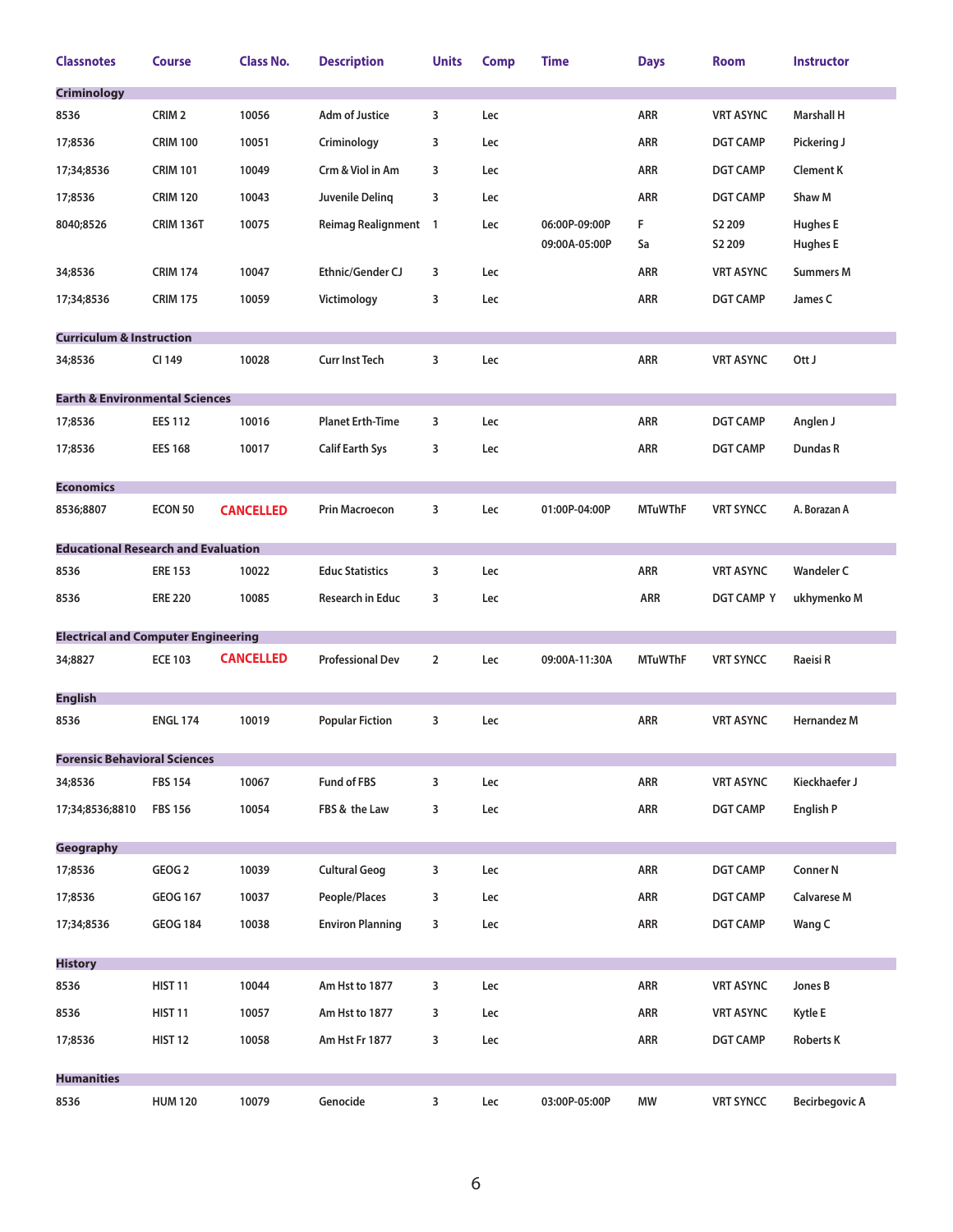| <b>Classnotes</b>                                      | <b>Course</b>        | <b>Class No.</b> | <b>Description</b>          | <b>Units</b> | <b>Comp</b> | Time          | <b>Days</b>    | <b>Room</b>      | <b>Instructor</b>     |  |
|--------------------------------------------------------|----------------------|------------------|-----------------------------|--------------|-------------|---------------|----------------|------------------|-----------------------|--|
| <b>Industrial Technology</b>                           |                      |                  |                             |              |             |               |                |                  |                       |  |
| 17;34;8536                                             | IT 92                | 10024            | <b>Safety Mgmt</b>          | 3            | Lec         |               | ARR            | <b>DGT CAMP</b>  | <b>Mahalik N</b>      |  |
| 17,34,8536                                             | <b>IT 124</b>        | 10086            | <b>Hybrid Fuel Veh</b>      | 3            | Lec         |               | ARR            | <b>DGT CAMP</b>  | Zhang D               |  |
| 17;34;8536                                             | <b>IT 191T</b>       | 10077            | <b>Autonomous Control 3</b> |              | Lec         |               | ARR            | <b>DGT CAMP</b>  | Sethuramasamyraja B   |  |
| 17;34;8536                                             | IT 218               | 10026            | Scheduling in Manuf 3       |              | Lec         |               | ARR            | <b>DGT CAMP</b>  | Nambiar A             |  |
|                                                        |                      |                  |                             |              |             |               |                |                  |                       |  |
| <b>Italian</b><br>17;34;8536                           | <b>ITAL 100</b>      | 10040            | Ital Lit & Cinema           | 3            | Lec         |               | ARR            | <b>DGT CAMP</b>  | Polegato A            |  |
|                                                        |                      |                  |                             |              |             |               |                |                  |                       |  |
| <b>Linguistics</b>                                     |                      |                  |                             |              |             |               |                |                  |                       |  |
| 17;8536                                                | <b>LING 115</b>      | 10010            | Lang Culture Soc            | 3            | Lec         |               | ARR            | <b>DGT CAMP</b>  | <b>Shepherd M</b>     |  |
| 17;8536                                                | <b>LING 115</b>      | 10050            | Lang Culture Soc            | 3            | Lec         |               | ARR            | <b>DGT CAMP</b>  | Shekar C              |  |
| 17;8536                                                | <b>LING 132</b>      | 10011            | $Ling + Reading$            | 3            | Lec         |               | ARR            | <b>DGT CAMP</b>  | Fulop S               |  |
| <b>Mechanical Engineering</b>                          |                      |                  |                             |              |             |               |                |                  |                       |  |
| 34;8536                                                | <b>ME 191T</b>       | <b>CANCELLED</b> | <b>Int Combust Eng</b>      | 3            | Lec         | 03:00P-05:50P | <b>MTuWThF</b> | <b>VRT SYNCC</b> | <b>Eldeeb M</b>       |  |
|                                                        |                      |                  |                             |              |             |               |                |                  |                       |  |
| <b>Media, Communications and Journalism</b><br>34;8536 | MCJ 9                | 10042            | <b>Film Apprec</b>          | 3            | Lec         |               | ARR            | <b>VRT ASYNC</b> | <b>Schuelke F</b>     |  |
| 8536                                                   | <b>MCJ 178</b>       | 10012            | New Media Technologies 3    |              | Lec         |               | ARR            | <b>VRT ASYNC</b> | Hart B                |  |
|                                                        |                      |                  |                             |              |             |               |                |                  |                       |  |
| <b>Music</b>                                           |                      |                  |                             |              |             |               |                |                  |                       |  |
| 8536                                                   | MUSIC <sub>9</sub>   | 10072            | <b>Intro to Music</b>       | 3            | Lec         |               | ARR            | <b>VRT ASYNC</b> | Ishigaki M            |  |
| 8536                                                   | MUSIC <sub>171</sub> | 10025            | Int Worlds Music            | 3            | Lec         |               | ARR            | <b>VRT ASYNC</b> | <b>Henriques D</b>    |  |
| 18;39;8536                                             | <b>MUSIC 187</b>     | 10068            | Pop Mus Jz Rock             | 3            | Lec         |               | ARR            | <b>VRT ASYNC</b> | VonBerg C             |  |
| <b>Natural Science</b>                                 |                      |                  |                             |              |             |               |                |                  |                       |  |
| 34;8536                                                | <b>NSCI 115</b>      | 10021            | <b>Envir Earth Life</b>     | 3            | Lec         |               | ARR            | <b>VRT ASYNC</b> | <b>Workman Ford K</b> |  |
| 8536                                                   | <b>NSCI 125</b>      | 10084            | Killer Microbes             | 3            | Lec         |               | ARR            | <b>VRT ASYNC</b> | Van Laar T            |  |
| <b>Philosophy</b>                                      |                      |                  |                             |              |             |               |                |                  |                       |  |
| 8536                                                   | <b>PHIL 20</b>       | 10053            | <b>Moral Questions</b>      | 3            | Lec         |               | ARR            | <b>VRT ASYNC</b> | Fiala A               |  |
| 18;8536                                                | <b>PHIL 120</b>      | 10062            | <b>Cont Conf Morals</b>     | 3            | Lec         |               | ARR            | <b>VRT ASYNC</b> | Keyser V              |  |
|                                                        |                      |                  |                             |              |             |               |                |                  |                       |  |
| <b>Political Science</b>                               |                      |                  |                             |              |             |               |                |                  |                       |  |
| 17;34;8536                                             | PLSI <sub>2</sub>    | 10013            | Amer Govt Instit            | 3            | Lec         |               | <b>ARR</b>     | <b>DGT CAMP</b>  | Abosch Y              |  |
| <b>Psychology</b>                                      |                      |                  |                             |              |             |               |                |                  |                       |  |
| 8828                                                   | PSYCH 120T           | 10076            | Neurosci Mental Disorders 4 |              | Lec         | 10:00A-12:50P | <b>MTuWThF</b> | <b>VRT SYNCC</b> | Miller C              |  |
| 17;5051;8828                                           | <b>PSYCH 122</b>     | 10014            | <b>Motivation</b>           | 4            | Lec         |               | ARR            | <b>DGT CAMP</b>  | <b>Shapiro M</b>      |  |
| 5051;8828                                              | PSYCH 128            | 10018            | <b>Cognitive Psych</b>      | 4            | Lec         |               | ARR            | <b>VRT ASYNC</b> | Oswald K              |  |
| <b>Recreation Administration</b>                       |                      |                  |                             |              |             |               |                |                  |                       |  |
| 34;8536                                                | <b>RA130</b>         | 10027            | <b>Interntl Tourism</b>     | 3            | Lec         |               | ARR            | <b>VRT ASYNC</b> | Whiting J             |  |
|                                                        |                      |                  |                             |              |             |               |                |                  |                       |  |
| <b>Social Science</b>                                  |                      |                  |                             |              |             |               |                |                  |                       |  |
| 34;8536                                                | <b>SSCI 110</b>      | 10073            | <b>Calif Studies</b>        | 3            | Lec         |               | ARR            | <b>VRT ASYNC</b> | Mullooly J            |  |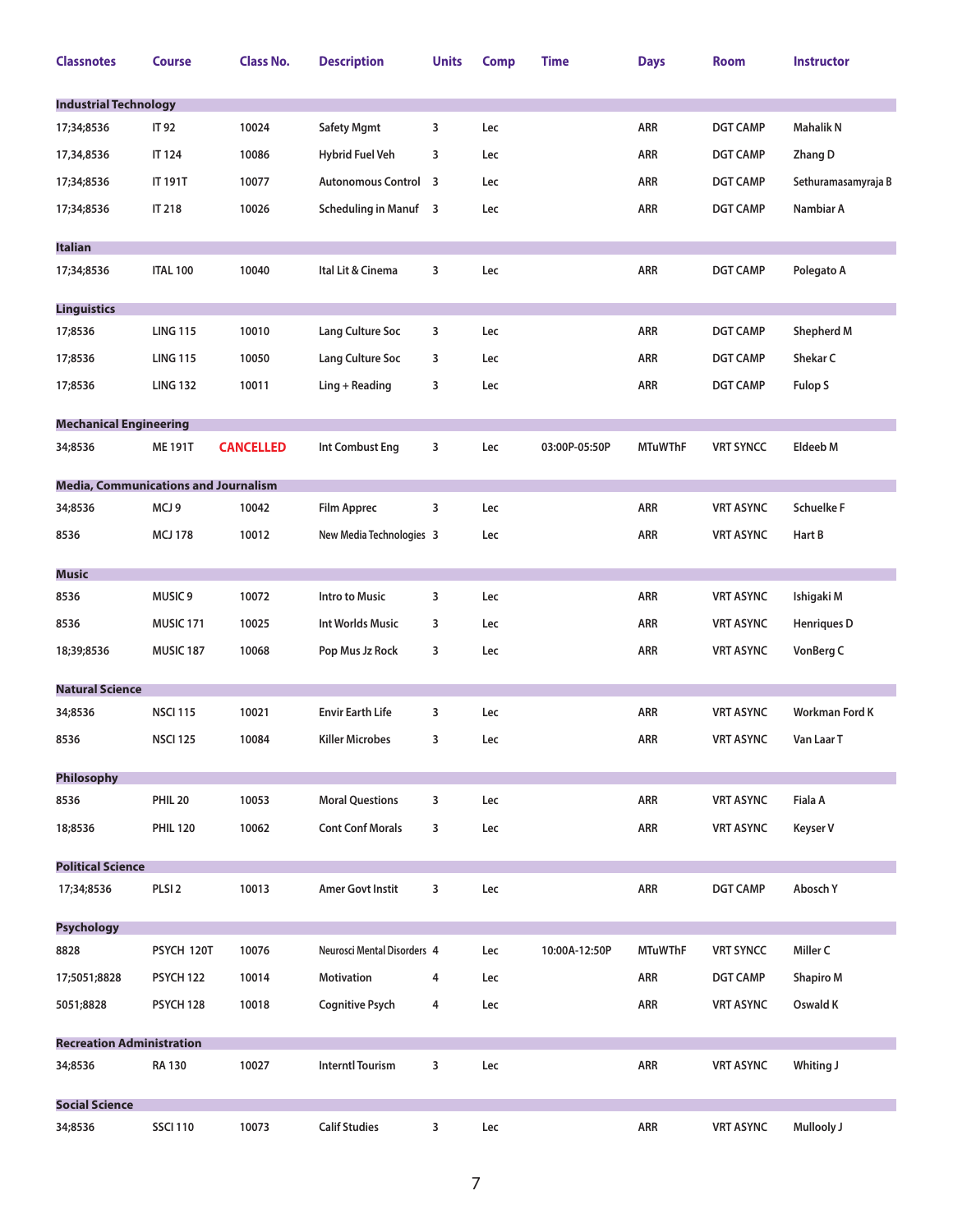| <b>Classnotes</b>        | <b>Course</b>   | <b>Class No.</b> | <b>Description</b>          | <b>Units</b> | <b>Comp</b> | <b>Time</b> | <b>Days</b> | <b>Room</b>      | <b>Instructor</b> |
|--------------------------|-----------------|------------------|-----------------------------|--------------|-------------|-------------|-------------|------------------|-------------------|
|                          |                 |                  |                             |              |             |             |             |                  |                   |
| <b>Sociology</b>         |                 |                  |                             |              |             |             |             |                  |                   |
| 17;18;39;8536            | <b>SOC 143</b>  | 10015            | <b>Deviance Contr</b>       | 3            | Lec         |             | ARR         | <b>DGT CAMP</b>  | <b>Kennedy V</b>  |
| 17;8536                  | SOC 163         | 10041            | <b>Urban Socio</b>          | 3            | Lec         |             | <b>ARR</b>  | <b>DGT CAMP</b>  | <b>Whitley S</b>  |
|                          |                 |                  |                             |              |             |             |             |                  |                   |
| <b>Special Education</b> |                 |                  |                             |              |             |             |             |                  |                   |
| 34;8536                  | <b>SPED 120</b> | 10048            | Intro Special Ed            | 3            | Lec         |             | ARR         | <b>VRT ASYNC</b> | Coy K             |
| <b>Women's Studies</b>   |                 |                  |                             |              |             |             |             |                  |                   |
|                          |                 |                  |                             |              |             |             |             |                  |                   |
| 8536                     | <b>WS10</b>     | 10055            | Intro to WS                 | 3            | Lec         |             | ARR         | <b>VRT ASYNC</b> | Mercado-Lopez L   |
| 34;8536;8598             | <b>WS120</b>    | 10052            | <b>Women of Color</b>       | 3            | Lec         |             | <b>ARR</b>  | <b>VRT ASYNC</b> | Lee-Oliver L      |
| 34;8536                  | <b>WS124</b>    | 10033            | Gender & Sex Ed             | 3            | Lec         |             | ARR         | <b>VRT ASYNC</b> | <b>Fobear K</b>   |
| 34;8536                  | <b>WS 149</b>   | <b>CANCELLED</b> | <b>Gender Law &amp; Soc</b> | 3            | Lec         |             | ARR         | <b>VRT ASYNC</b> | <b>Forbes K</b>   |

**Classnotes:** 

**17 Web-Based classes - all course activity is done online; there are no required face-to-face sessions within the course and no requirements for on-campus activity.**

**18 This section has a prerequisite. For more information, please refer to the current California State University, Fresno General Catalog or consult with your academic adviser.**

**34 Letter grade only.** 

**39 Satisfies a General Education requirement as specified in the 1999-2000 or later California State University, Fresno General Catalog.**

**67 Most course activity is done online (67 percent to 99 percent), but there are some required face-to-face instructional activities, such as lectures, discussions, labs, or other in-person learning activities.**

**5051 Not open to Pre-Psychology majors.** 

**8040 Obtain permission to enroll from instructor by emailing emhughes@csufresno.edu.**

**8526 The fee for this class is \$305.** 

**8536 The fee for this class is \$915.** 

**8596 This class meets Friday, January 7, 2022 from 4:00 pm - 10:00 pm and Saturday, January 8, 2022 from 8:00 am - 5:00 pm ONLY.**

**8598 This is a virtual asynchronous class. The professor will hold a live Zoom meeting for group and/or private discussion one day per week, Wednesdays, from 11:00 am - 12:15 pm.**

**8600 In person class meetings take place January 5 - 13, 2022 only. From December 27, 2021 - January 4, 2022, class takes place online.**

**8807 This course combines synchronous Zoom meetings with asynchronous video lectures. Students will be asked to attend Zoom sessions in addition to the asynchronous video lectures.** 

**8810 Obtain permission to enroll from instructor: penglish@csufresno.edu.** 

**8827 The fee for this class is \$610.** 

**8828 The fee for this class is \$1,220.**